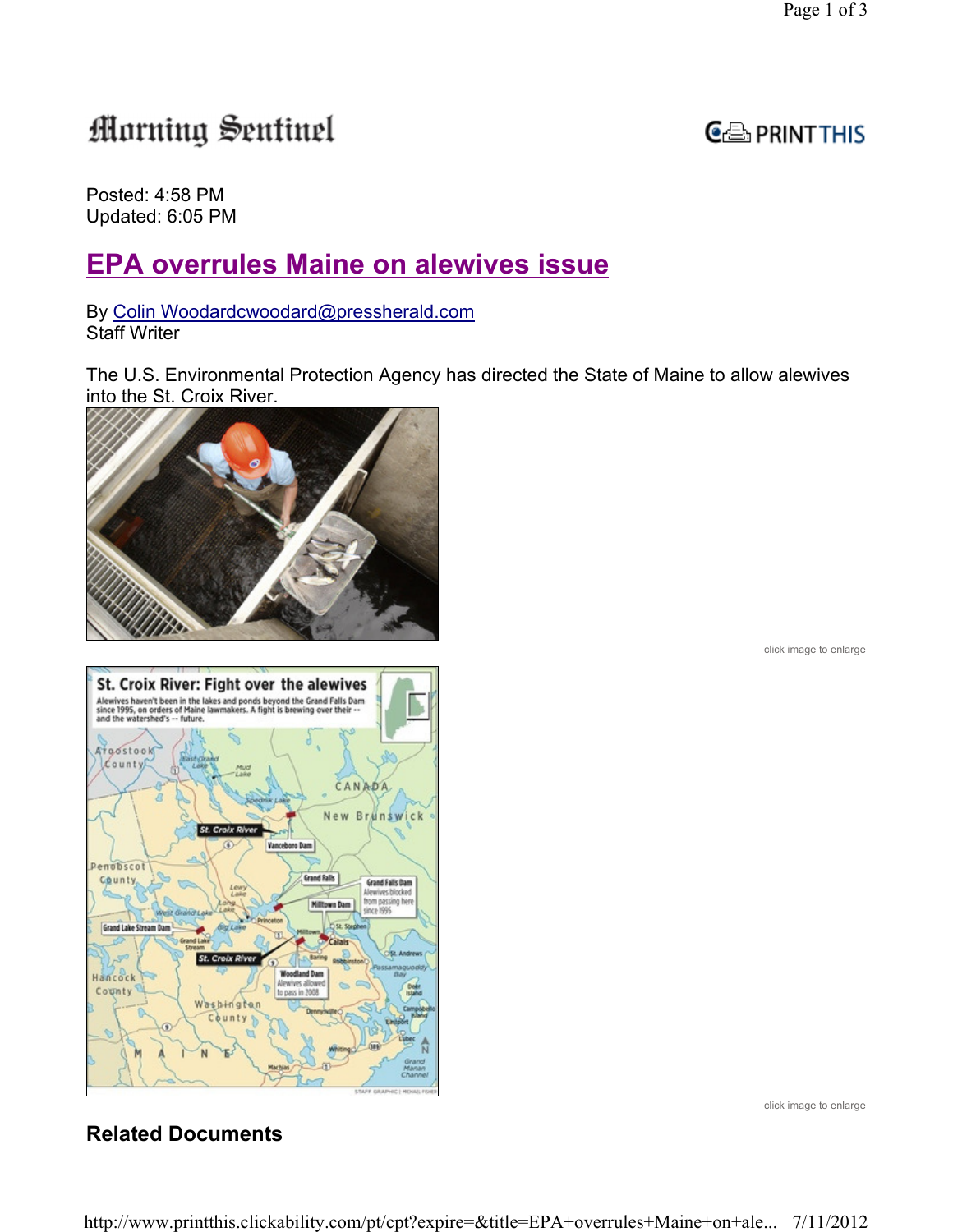#### EPA's letter to Maine AG William Schneider

Select images available for purchase in the Maine Today Photo Store

The ruling was issued in a July 9 letter to Attorney General William Schneider. In the letter, the federal agency effectively quashed Maine laws passed in 1995 and 2008 that ordered the fishways at Grand Falls Dam on the Maine-New Brunswick border to be closed to alewives, also known as river herring.

The EPA said the law – passed largely at the behest of sport camp guides in interior Washington County -- violated the federal Clean water Act and EPA regulations. "Maine should take appropriate action to authorize passage of river herring to portions of the St. Croix River above Grand Falls Dam," Stephen Perkins, director of the EPA Office of Ecosystem Protection wrote Schneider.

The heated battle over the alewives access to the St. Croix was the subject of a story in the Maine Sunday Telegram this past Sunday.

EPA wrote the letter in response to legal action by two separate groups earlier this year. On May 31, the Conservation Law Foundation filed a lawsuit against the agency in an effort to compel it to review and overrule the Maine laws. Another environmental group, the Richmondbased Friends of Merrymeeting Bay, had notified EPA they intended to sue as well.

"It's a good day for the St. Croix and for alewives and people and other critters that depend on them, but this is not done until the state takes the final step, which is repealing the law and allowing the perfectly functioning fish passage to operate," said CLF's Sean Mahoney.

The offices of Attorney General Schneider and Gov. Paul Lepage did not immediately respond to requests for comment.

The chiefs of the state's Passamaquoddy, Penobscot, Maliseet and Micmac Indian tribes sent a joint letter to **Gov. Paul LePage** June 21 urging him to support a forthcoming effort to get the legislature to overturn the law and allow the forage fish access to the watershed.

Alewives were effectively shut out of the river from 1825 to 1981, first because of impassable dams, and later because of pollution from lumber and paper mills. But between 1981 and 1987, their annual run grew thirteen-fold to more than 2.6 million.

But in 1995, Augusta lawmakers passed a law that ordered the fishways at Woodland and Grand Falls to be closed to the fish because of fears over their effect on smallmouth bass populations in the region's lakes and ponds. The St. Croix alewife runs collapsed to just 900 fish in 2002, a fall of 99.7 percent.

In 2008 the legislature revisited the issue, but ultimately decided only to open the Woodland Dam to the fish, depriving them of an estimated 94 percent of their habitat.

Environmentalists and marine-fisheries advocates say a restored alewife population will benefit both the freshwater and marine ecosystems, as they are a source of food for smallmouth bass, cod and other species.